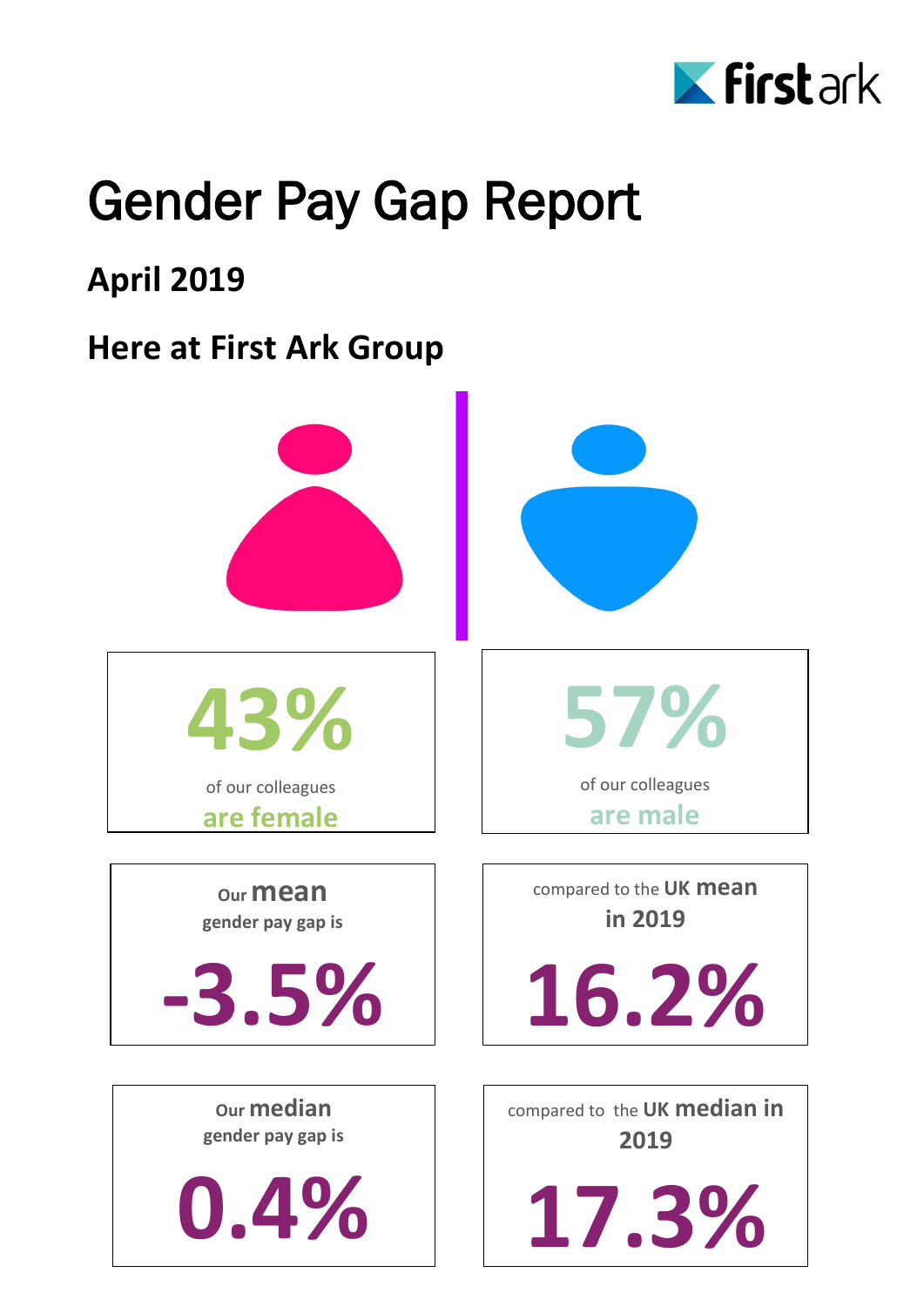

Here we set out more detail of our gender pay gap and bonus pay gap along with the number of male and female colleagues in each quartile of our pay ranges. Then we explain what we think the reasons are for the differences.

By law, we are required to publish data regarding our mean and median gender pay gap information.

**Our mean gender pay gap is7.1%% 7.1%7.1**



The mean is our average pay. This is calculated by adding up all our salaries and dividing by the number of colleagues



**Women's mean hourly rate is 3.5% higher than men's. In other words, when comparing mean hourly rates, women earn £1.04p for every £1 that men earn.**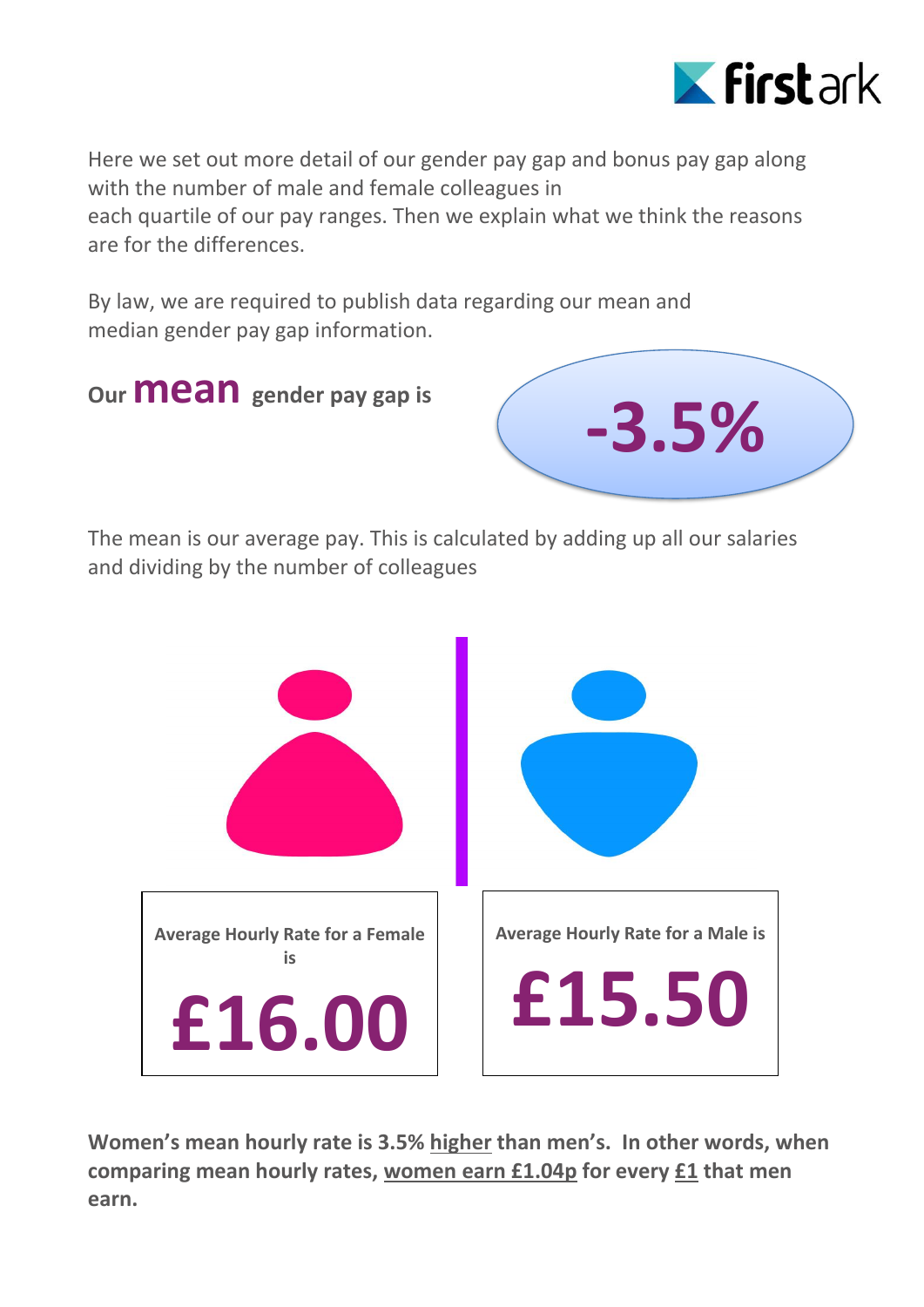

**As can be seen from the Pay Quartile distribution (given below) there has been an increase in the number of females earning an hourly rate in the upper half of our pay bands.** 



**Women's median hourly rate is 0.4% lower than men's. In other words, when comparing median hourly rates, women earn 99p for every £1 that men earn.**

**By identifying the wage of the middle earner, the median is the best representation of the 'typical' difference as it is unaffected by the small number of very high earners.**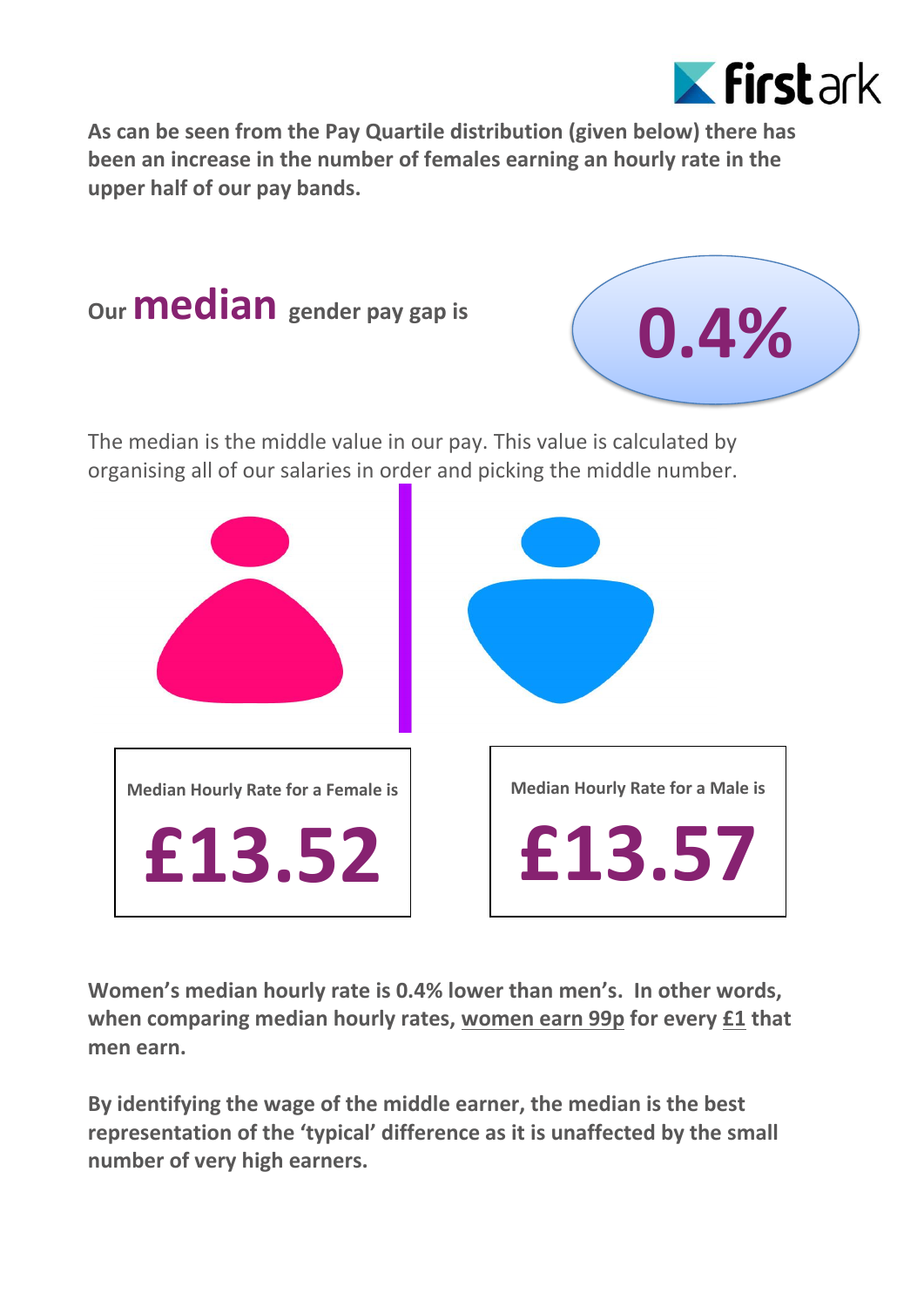

# **Pay bands**

Below is the summary split of where men and women sit in terms of the **quartile pay bands**. We listed the salary of every colleague in order and split the list into four equal parts to give us our quartiles A, B, C and D.



The percentage of females in the Lower Quartile has decreased while there has been an increase in the number of females in our Upper Middle and Upper Quartiles.